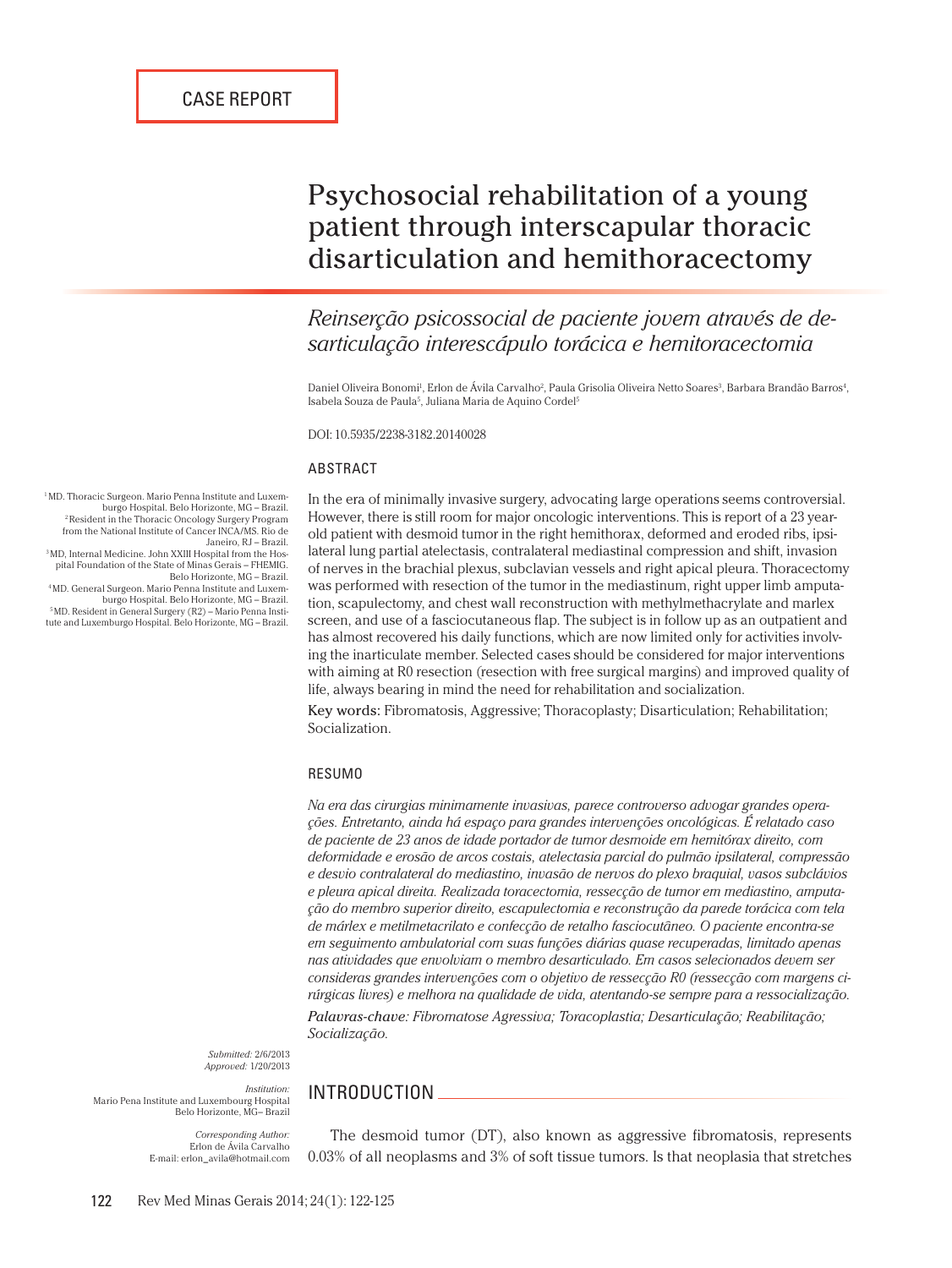into musculoaponeurotic tissues, penetrates joint capsules, infiltrates along fascial planes, and invades adjacent neurovascular structures.1 It is characterized by low metastatic potential and exuberant locoregional growth and high rate of local recurrence after surgical resection.

This is the report of a previously higid young man, with a desmoid tumor in the hemi thorax right scapular region, with the treatment proposal of thoracic interscapular disarticulation and right hemitorax ectomia aiming at R0 resection (with free surgical margins), with subsequent evaluation by the clinical oncology team for the initiation of adjuvant treatment.

#### CASE DESCRIPTION

This 23-year-old patient, male, leucodermic, previously higid, carrier of a voluminous mass in the anterior thoracic wall, with the evolution of approximately one year. He reported having postponed medical appointments for fear and fear of being subjected to extensive surgery that would compromise his right upper limb. He was asymptomatic, which collaborated to seeking a late treatment, which occurred when the mass had great proportions, aesthetically damaging.

Propaedeutic was started in the Basic Health Unit and subsequently being referred to the Thoracic Surgery Service in the Mario Penna Institute /Luxemburgo Hospital.

He presented a voluminous mass in the right hemi thorax (Figure 1), with biopsy on 12/13/11 showing fusocellular low-grade sarcoma. The computed tomography of the thorax showed bulky solid heterogeneous and expansive process of the anterior wall and right thoracic cavity, measuring 25 x 22 x 15 cm, associated with the deformity and erosion of the right ribs, partial ipsilateral lung atelectasis, compression and contralateral mediastinal deviation; little expansion of the left lung; trachea and pervious main bronchi with normal gauge. Heart with normal dimensions.

Tumor resection was initially proposed with the attempt to preserve the limb. The patient was advised about the possible interscapular disarticulation and hemitorax ectomia and agreed with the proposal, being forwarded to the Psychology Service.

On 1/5/12 was submitted to exploratory thoracoscopy, which did not reveal pleural implants and the mediastinum was tumor free.



**Figure 1** - Pre-operative aspect of the lesion.



**Figure 2** - Reconstruction of the thoracic wall with marlex screen and methyl methacrylate.



**Figure 3** - Reconstruction of the thoracic wall with marlex screen and methyl methacrylate.

On 1/17/12, during the perioperative period, invasion of mediastinum and infiltration of the subclavian artery and vein and brachial plexus by the tumor were observed. Toracectomia, resection of tumor in the mediastinum, amputation of the right arm, scapulectomy, and reconstruction of thorax wall with marlex screen and methyl methacrylate and preparation of fasciocutaneous retail were performed (Figures 2 and 3).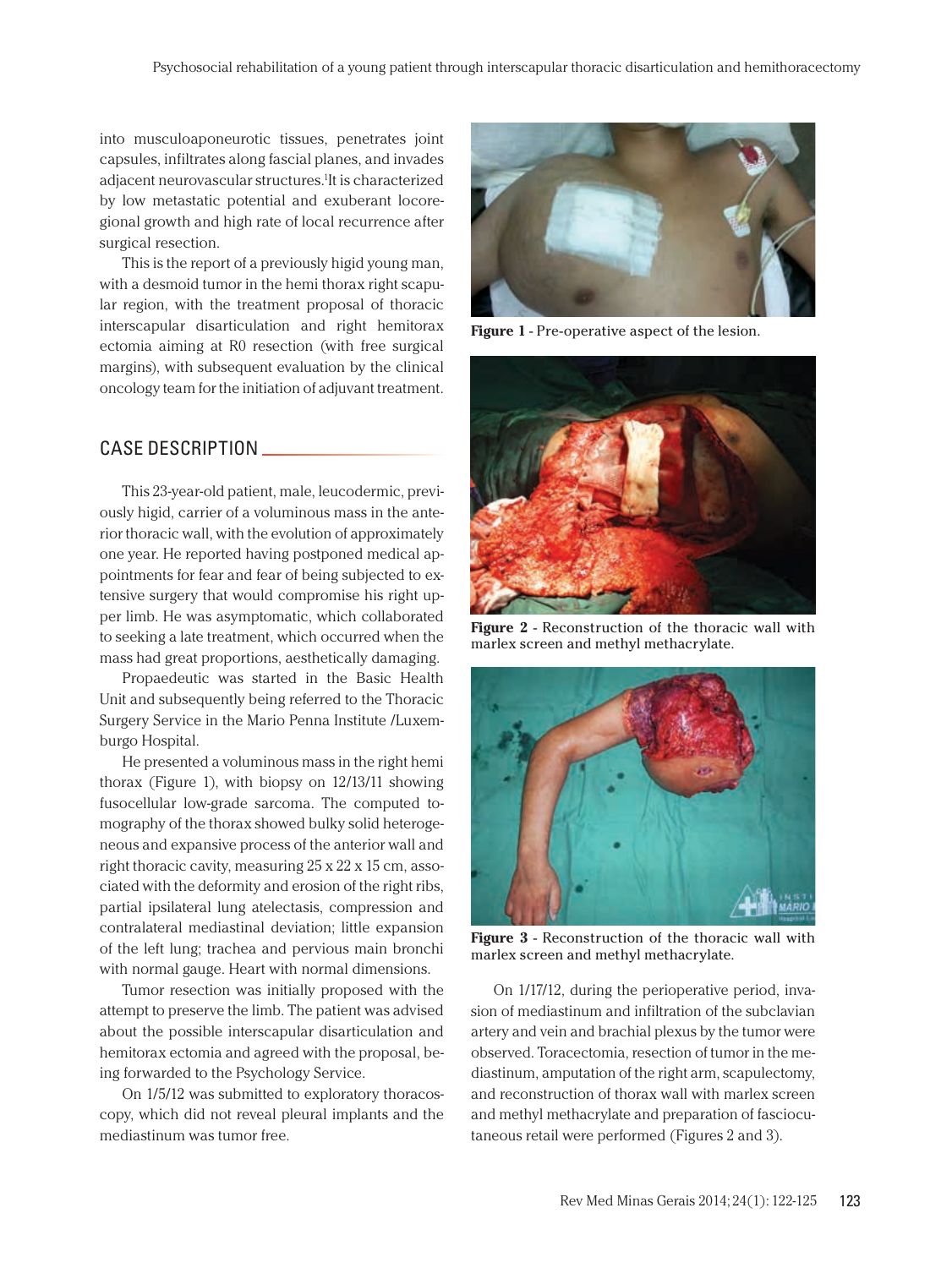The patient was transferred to the intensive care unit, hemodynamically unstable, requiring the use of amines, being discharged to the infirmary on 1/20/12.

Good postoperative evolution with discharge on 1/30/12 and transfer to the Oncology clinic.

In the late postoperative period, he evolved with infection of surgical wound requiring removal of the methyl methacrylate prosthesis.

In a follow-up, the anatomopathological analysis of the surgical piece exhibited compromised margins – medial margin next to thoracic spine and new chest computed tomography showed tumor remnant along the second posterior costal arc - next to the spine.

The immunohistochemical study accused negative desmin-D33, negative smooth muscle actin 1A4, negative S-100 polyclonal protein, negative CD34- QBEnd10 clone, positive beta catenin 14, the results of which characterize "desmoid type fibromatosis."

The use of tamoxifen was initiated because the standard chemotherapy scheme does not provide good response to these types of tumors.

The patient is in good physical and psychological recovery. He began rehabilitation for his re-integration into the labor market (Figure 4) and is in psychological, physical therapy, and surgical oncology monitoring.



**Figure 4** - Post-operative aspect.

#### DISCUSSION  $\_\_$

Desmoid tumors, in most described cases, are associated to familial adenomatous polyposis (PAF), especially in the clinical variant called Gardner syndrome, in which, besides the polipsecolonic, cutaneous tumors occur concomitantly (lipomas, epidermoid cysts), osteomas, dental malformations, and congenital hyper pigmented retinopathy.

It is subdivided according to their anatomical location in intra-abdominal, abdominal, and extraabdominal. In its thoracic presentation, it can affect only the wall in 47% of the cases or invade adjacent structures in 53% of the cases.<sup>2</sup>

Its main manifestation is the presence of a palpable mass, thoracic pain and, depending on the invasion of adjacent structures, involvement of the amplitude of movements of the ipsilateral limb.<sup>2.3</sup>

The treatment consists of surgical resection with expanded margins since its rapid growth can determine invasion of adjacent structures, even if in the case of tumor of benign behavior.3

The radio and chemotherapy and the use of noncytotoxic drugs (AINEs, hormonal therapies, and biological agents) must also be considered, especially in cases of unresectable tumors.3

In the era of minimally invasive surgeries, it seems controversial to advocate major surgeries perceived as aggressive and mutilating.

Young and previously higid patients are able to tolerate large interventions, with good recovery. Another point to note is a big breakthrough in the area of rehabilitation. This allows for patient's rehabilitation in the social and professional environment.

The multi-professional team and the synchronized and cooperative actions among the areas involved provide quality of life for the patient, often better than that before the surgery. In some cases, the tumor is more socially exclusionary than the physical disability caused by the amputation of a body segment.

The society has evolved to accept physical disabilities and mutilations. New apparatuses and public and social works reintegrate physical handicapped into everyday life. However, cancer is still stigmatized. Patients with extensive lesions are discriminated against and left on the sidelines because of the physical aspect.

In this case, the patient presented extensive chest lesion, which in addition to extremely painful and debilitating, excluded him from social conviviality and routine activities.

The complete resection of the lesion was chosen; however, the medial margin next to the thoracic spine was microscopically compromised. The surgery aimed at reducing the risk of death because the tumor was already starting to have a mass effect on the mediastinum.